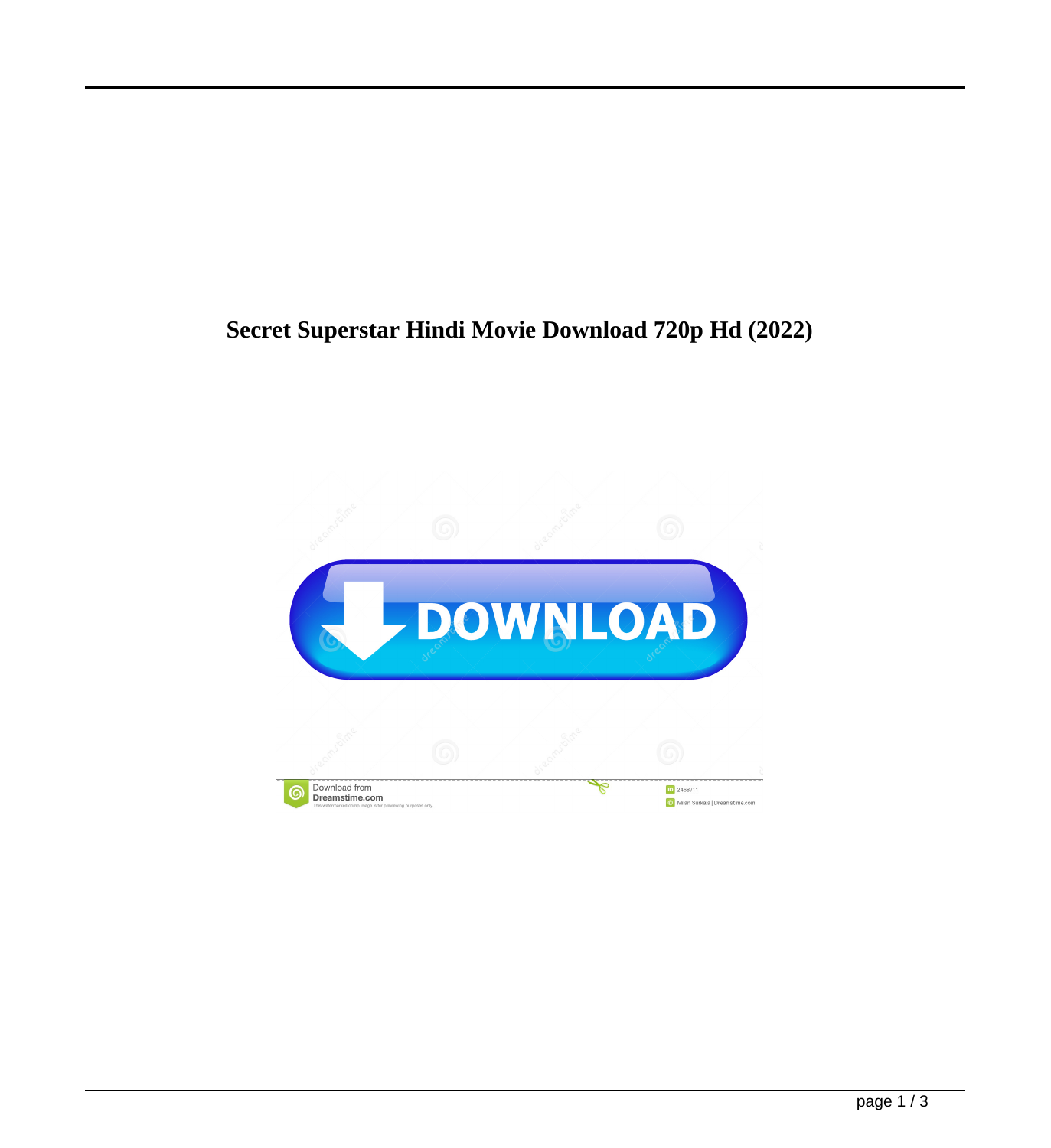. . spoil it. "I get distracted with makeup and pictures, and I lose my voice. I hate losing my voice, so I have to be careful. I never sing when I'm home. My husband gets jealous. He has these other girlfriends. He doesn't want me to sing." These are the words of 15-year-old Aubrie when she first steps into the spotlight, delivering them in August 2014 to the producers of The Ellen DeGeneres Show. Not even she suspects the moment she is about to record would create the greatest video the Internet has ever seen. The producers of The Ellen DeGeneres Show put her on stage for a back-to-back appearance alongside the show's regular host, and for a second the cameras capture a revelation. Aubrie was singing in her driveway, in a voice that was nothing like the pretty croon her mother had chosen for her. Instead, it was raw and raspy, like a teenage girl emerging from her shell. In a matter of seconds, an internet sensation was born. "I thought we were done," she says, wearing a tight black leotard and a gray T-shirt, recalling the moment she learned what Ellen would want from her. "It was so exciting. We weren't even ready. We were sitting in the dressing room, and I turned around and saw everyone. They had their cellphones out, filming us. Everyone was smiling. I just started crying." Aubrie Claunch says she felt like a deer in headlights. "I was nervous because I thought, 'I'm here to sing. I'm here to sing,' but then it was so much more than that. It was this amazing opportunity to really express myself, to just be a normal teenager, to just be." At home, Aubrie's life is not normal. Her mother, Aubrie Claunch, says she feels like her life is on hold. "This is not the life I planned for myself," Aubrie says. "All I want to do is go to school, go to sleep at night and go to the bathroom. I have to worry about taking a shower, doing my hair, having makeup on, getting dressed, brushing my teeth." Aubrie Claunch says it is not fair to expect her daughter to take care of a household when she works and studies. "I tell